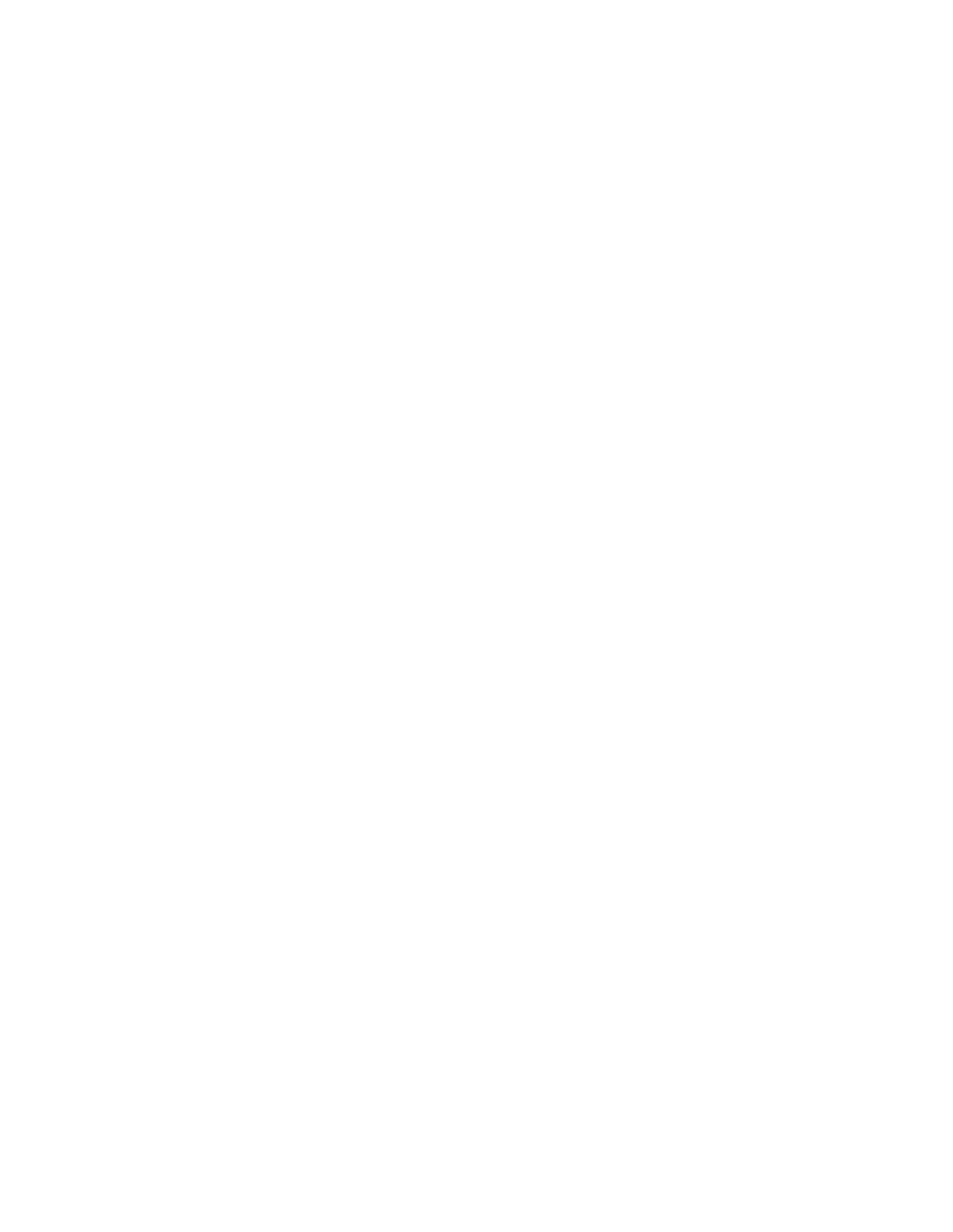#### **JOINT ASSEMBLY**

(Wednesday, March 3, 2021 at 12:00 Noon)

**S. 546--Senators Peeler, Alexander, Scott and Verdin: A CONCURRENT RESOLUTION TO FIX WEDNESDAY, MARCH 3, 2021, AT NOON, AS THE DATE AND TIME FOR THE HOUSE OF REPRESENTATIVES AND THE SENATE TO MEET IN JOINT SESSION IN THE HALL OF THE HOUSE OF REPRESENTATIVES TO ELECT A MEMBER OF THE LANDER UNIVERSITY BOARD OF TRUSTEES TO FILL THE TERM OF THE AT-LARGE SEAT 9, WHOSE TERM EXPIRES JUNE 30, 2022; TO ELECT A MEMBER OF THE SOUTH CAROLINA STATE UNIVERSITY BOARD OF TRUSTEES FOR THE AT-LARGE SEAT 10, WHOSE TERM EXPIRES JUNE 30, 2024; TO ELECT A MEMBER OF THE CITADEL BOARD OF VISITORS, AT-LARGE SEAT, WHOSE TERM WILL EXPIRE JUNE 30, 2026; AND TO ELECT A MEMBER OF THE UNIVERSITY OF SOUTH CAROLINA BOARD OF TRUSTEES TO FILL THE TERM OF THE MEMBER OF THE FIFTH JUDICIAL CIRCUIT, WHOSE TERM EXPIRES JUNE 30, 2022.**

(Adopted--February 11, 2021)

### **UNCONTESTED LOCAL THIRD READING BILLS**

**S. 446--Senator Malloy: A BILL TO AMEND ACT 259 OF 1961, AS AMENDED, RELATING TO THE HARTSVILLE COMMUNITY CENTER BUILDING COMMISSION, TO INCREASE THE COMMISSION'S MEMBERSHIP FROM THREE TO FIVE MEMBERS.**

> (Without reference--January 12, 2021) (Read the second time--February 16, 2021)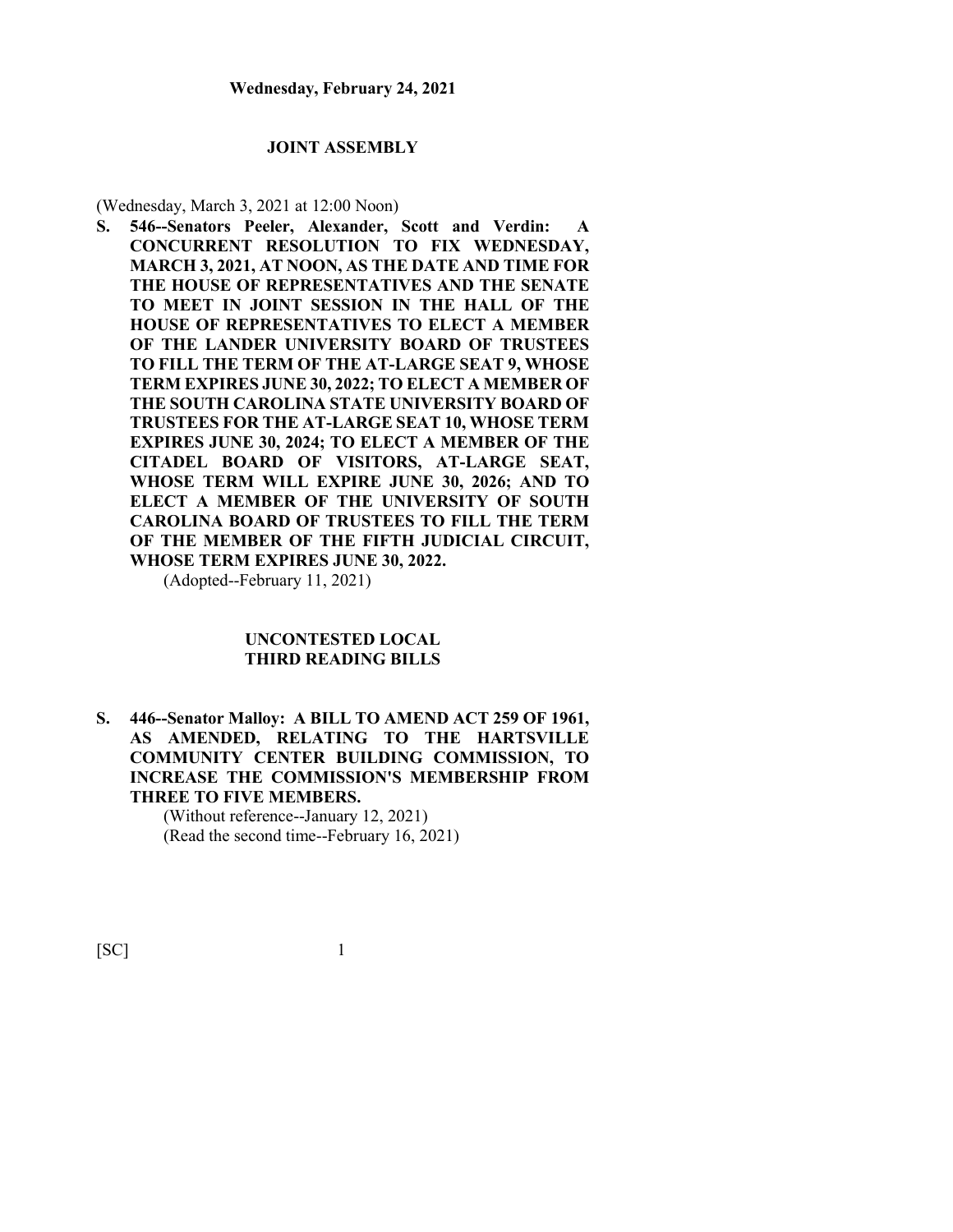**H. 3584--Reps. Sandifer and Whitmire: A BILL TO AMEND ACT 1041 OF 1970, AS AMENDED, RELATING TO THE ASSESSMENT OF TAXES IN OCONEE COUNTY, SO AS TO REVISE THE MEMBERSHIP AND COMPOSITION OF THE OCONEE COUNTY BOARD OF ASSESSMENT APPEALS.**

> (Without reference--February 03, 2021) (Amended--February 18, 2021) (Read the second time--February 18, 2021)

### **UNCONTESTED LOCAL SECOND READING BILLS**

**S. 447--Senator Malloy: A BILL TO PROVIDE THAT EACH MEMBER OF THE LEE COUNTY TRANSPORTATION COMMITTEE SHALL BE ALLOWED AND PAID ONE HUNDRED DOLLARS FROM LEE COUNTY "C" FUND REVENUES FOR EACH MEETING AT WHICH HE IS IN ATTENDANCE, TO PROVIDE THAT THE MEMBERS OF THE LEE COUNTY TRANSPORTATION COMMITTEE SHALL RECEIVE PAYMENTS UPON THE ISSUANCE OF APPROVED VOUCHERS BY THE COMMITTEE'S CHAIRMAN, EXCEPT THAT THE CHAIRMAN MAY NOT APPROVE VOUCHERS FOR MORE THAN FIFTEEN MEETINGS PER FISCAL YEAR FOR EACH MEMBER OF THE COMMITTEE, AND TO PROVIDE THAT THE CHAIRMAN OF THE LEE COUNTY LEGISLATIVE DELEGATION SHALL BE AN EX-OFFICIO, NONVOTING MEMBER OF THE LEE COUNTY TRANSPORTATION COMMITTEE.**

(Without reference--January 12, 2021)

**S. 448--Senator Fanning: A BILL TO AMEND ACT 379 OF 1959, AS AMENDED, RELATING TO THE CHESTER METROPOLITAN DISTRICT, SO AS TO ADD FOUR MEMBERS TO THE CHESTER COUNTY BOARD OF DIRECTORS APPOINTED BY THE CHESTER COUNTY LEGISLATIVE DELEGATION.**

(Without reference--January 12, 2021)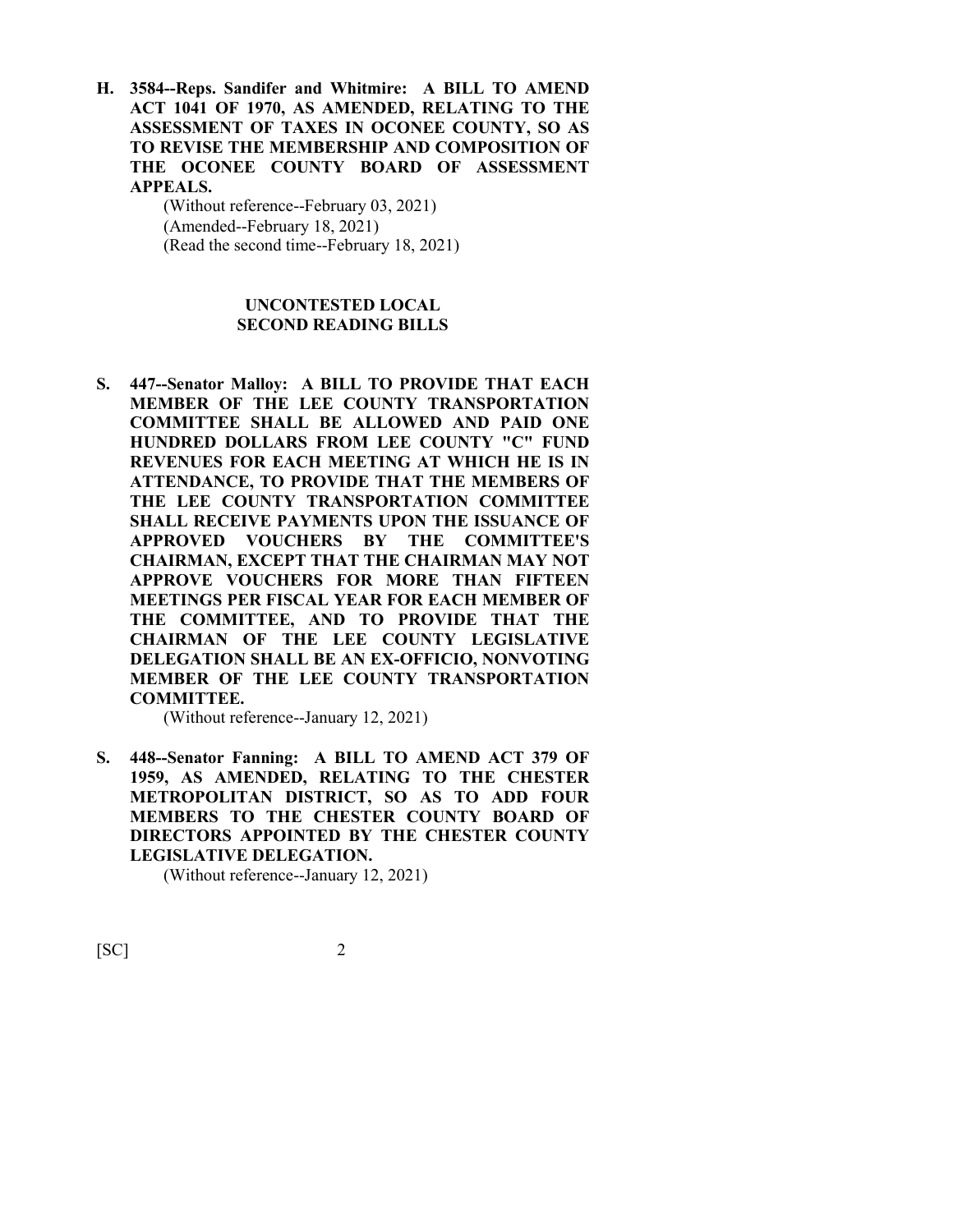**S. 593--Senator Cromer: A BILL TO AMEND ACT 485 OF 1998, AS LAST AMENDED BY ACT 309 OF 2014, RELATING TO THE ELECTION PROCEDURES APPLICABLE TO THE NEWBERRY COUNTY BOARD OF EDUCATION, TO REMOVE THE PETITION REQUIREMENT FOR FILING AS A BOARD OF EDUCATION CANDIDATE AND REPLACE IT WITH FILING A STATEMENT OF INTENTION OF CANDIDACY.**

(Without reference--February 23, 2021)

**MOTION PERIOD**

#### **INTERRUPTED DEBATE**

(Debate was interrupted by adjournment on Tuesday, February 23, 2021)

**S. 491--Senator Leatherman: A JOINT RESOLUTION AUTHORIZING THE ISSUANCE OF NOT EXCEEDING FIVE HUNDRED FIFTY MILLION (\$550,000,000) AGGREGATE PRINCIPAL AMOUNT OF GENERAL OBLIGATION STATE ECONOMIC DEVELOPMENT BONDS AND SUPPLEMENTING THE PROVISIONS OF CHAPTER 41, TITLE 11 FOR THE LIMITED PURPOSE OF DEFRAYING THE COST OF INTERMODAL CONTAINER TRANSFER INFRASTRUCTURE, WATERBORNE CARGO INFRASTRUCTURE, AND RELATED INFRASTRUCTURE**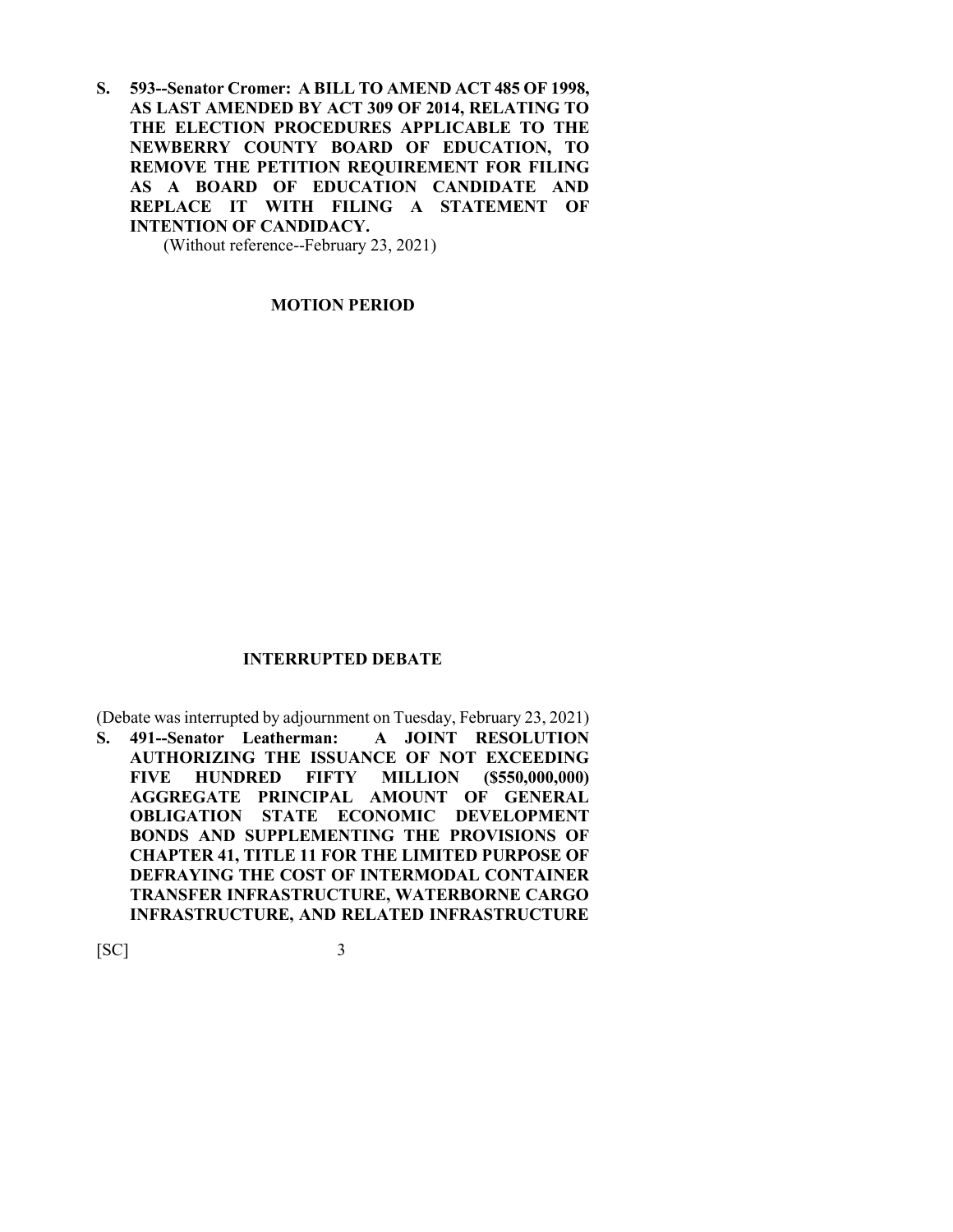**IN SUPPORT THEREOF, AT OR IN THE VICINITY OF THE PORT OF CHARLESTON; TO ALLOCATE SUFFICIENT TAX REVENUES TO PROVIDE FOR THE PAYMENT OF PRINCIPAL AND INTEREST ON THE BONDS; TO PRESCRIBE REQUIREMENTS FOR NOTIFICATION, REVIEW, AND APPROVAL OF BOND ISSUANCE; TO PROVIDE FOR A PROCESS TO DEMONSTRATE COMPLIANCE WITH THE CONSTITUTIONAL LIMITATION ON DEBT SERVICE; AND TO MAKE OTHER PROVISIONS RELATED TO THE BONDS.**

(Read the first time--January 27, 2021) (Reported by Committee on Finance--February 03, 2021) (Favorable with amendments) (Committee Amendment Adopted--February 17, 2021) (Amended--February 17, 2021) (Read the second time--February 17, 2021) (Amended--February 23, 2021) (Amendment proposed--February 23, 2021) (Document No. AMEND\491R012.SP.DBV) (Contested by Senator Harpootlian)

#### **SPECIAL ORDER**

(Set for Special Order--February 17, 2021)

**S. 147--Senators Massey, Rice, Hembree, Adams, Peeler, Turner, Alexander, Gustafson, Talley, Loftis, Climer, Kimbrell, Grooms and Bennett: A JOINT RESOLUTION TO ENACT THE "SOUTH CAROLINA COVID-19 LIABILITY SAFE HARBOR ACT"; TO PROVIDE LIABILITY PROTECTIONS FOR A LIMITED TIME PERIOD FOR HEALTH CARE PROVIDERS AND BUSINESSES THAT FOLLOW PUBLIC HEALTH GUIDANCE IN RESPONSE TO THE CORONAVIRUS PUBLIC HEALTH EMERGENCY; TO STATE THE LIABILITY PROTECTION FOR COVERED ENTITIES AND COVERED INDIVIDUALS FOR CORONAVIRUS CLAIMS; TO PROVIDE THAT DEFENSES ARE CUMULATIVE; TO PROVIDE THAT THE PROVISIONS OF THIS JOINT RESOLUTION ARE SEVERABLE; TO PROVIDE THAT, IN THE CASE OF A CONFLICT OF LAW BETWEEN THIS JOINT**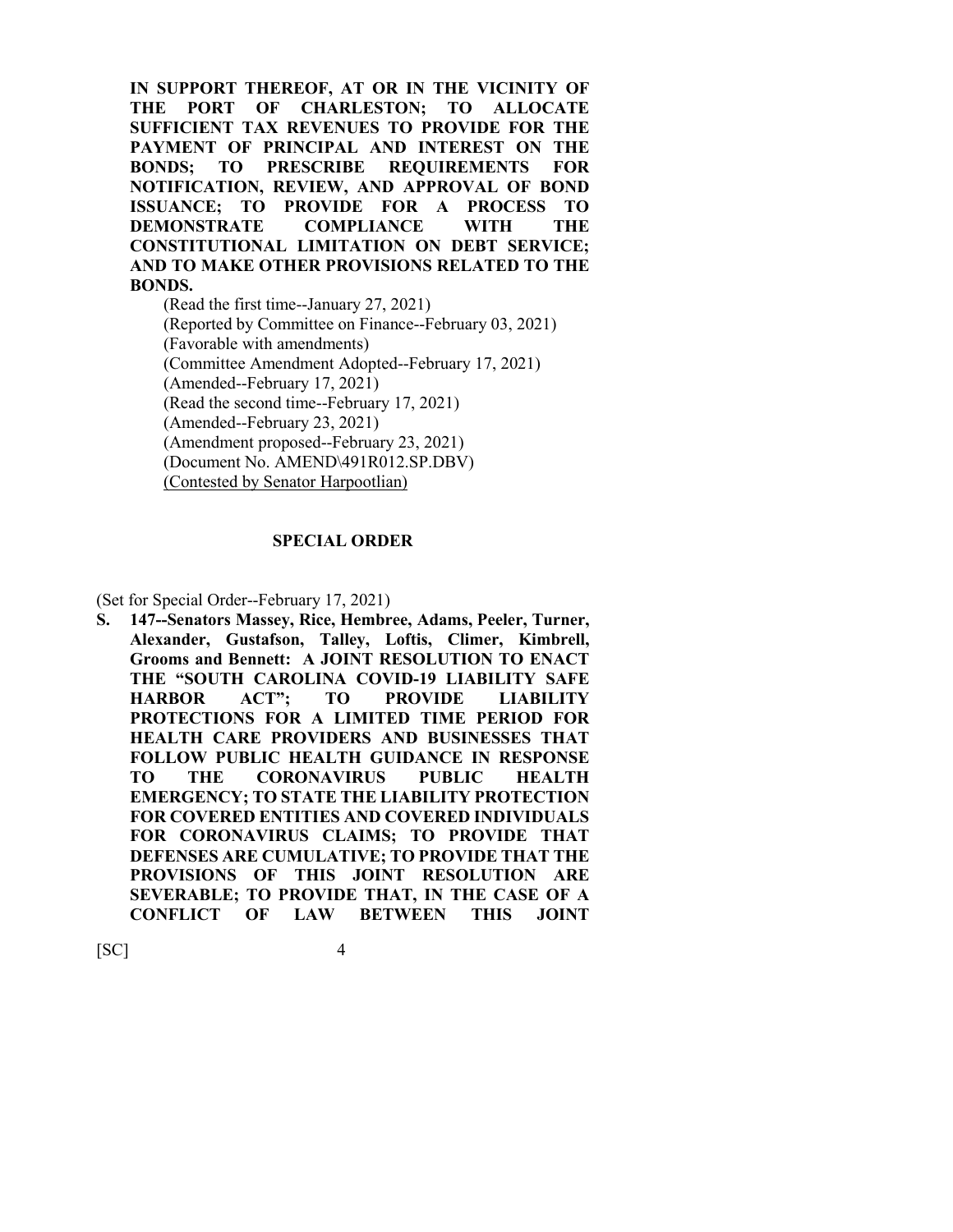**RESOLUTION AND ANY OTHER LAW OF THIS STATE, THE PROVISIONS OF THIS JOINT RESOLUTION SHALL PREVAIL; TO PROVIDE THAT THE PROVISIONS OF THIS JOINT RESOLUTION ARE RETROACTIVE AND EFFECTIVE AS OF MARCH 13, 2020; AND TO DEFINE NECESSARY TERMS.**

(Read the first time--January 12, 2021) (Reported by Committee on Judiciary--February 11, 2021) (Favorable with amendments) (Set for Special Order--February 17, 2021) (Committee Amendment Tabled--February 18, 2021) (Amended--February 18, 2021) (Read the second time--February 18, 2021) (Contested by Senator Kimpson)

#### **STATEWIDE THIRD READING BILLS**

**S. 378--Senators Cash and Senn: A BILL TO AMEND SECTION 47-3-630 OF THE 1976 CODE, RELATING TO PENALTIES FOR TEASING, MALTREATING, AND INJURING POLICE DOGS AND HORSES, TO PROVIDE FOR PENALTIES, RESTITUTION, AND COMMUNITY SERVICE.**

(Read the first time--January 12, 2021) (Reported by Committee on Agriculture and Natural Resources--February 02, 2021) (Favorable with amendments) (Committee Amendment Tabled--February 09, 2021) (Read the second time--February 10, 2021) (Ayes 41, Nays 0--February 10, 2021)

**S. 16--Senators Rankin, Hembree, Malloy, Fanning, Grooms, Young, Bennett, Scott, Stephens, Peeler and Sabb: A BILL TO AMEND THE CODE OF LAWS OF SOUTH CAROLINA, 1976, BY ADDING SECTION 59-29-17 SO AS TO REQUIRE COMPLETION OF CERTAIN BASIC PERSONAL FINANCE COURSEWORK FOR HIGH SCHOOL GRADUATION INSTEAD OF EXISTING ECONOMICS COURSEWORK REQUIREMENTS, TO PROVIDE HIGH SCHOOLS MAY CONTINUE TO OFFER SUCH COURSEWORK, TO PROVIDE FOR THE DEVELOPMENT AND CONTENT OF RELATED STANDARDS, TO**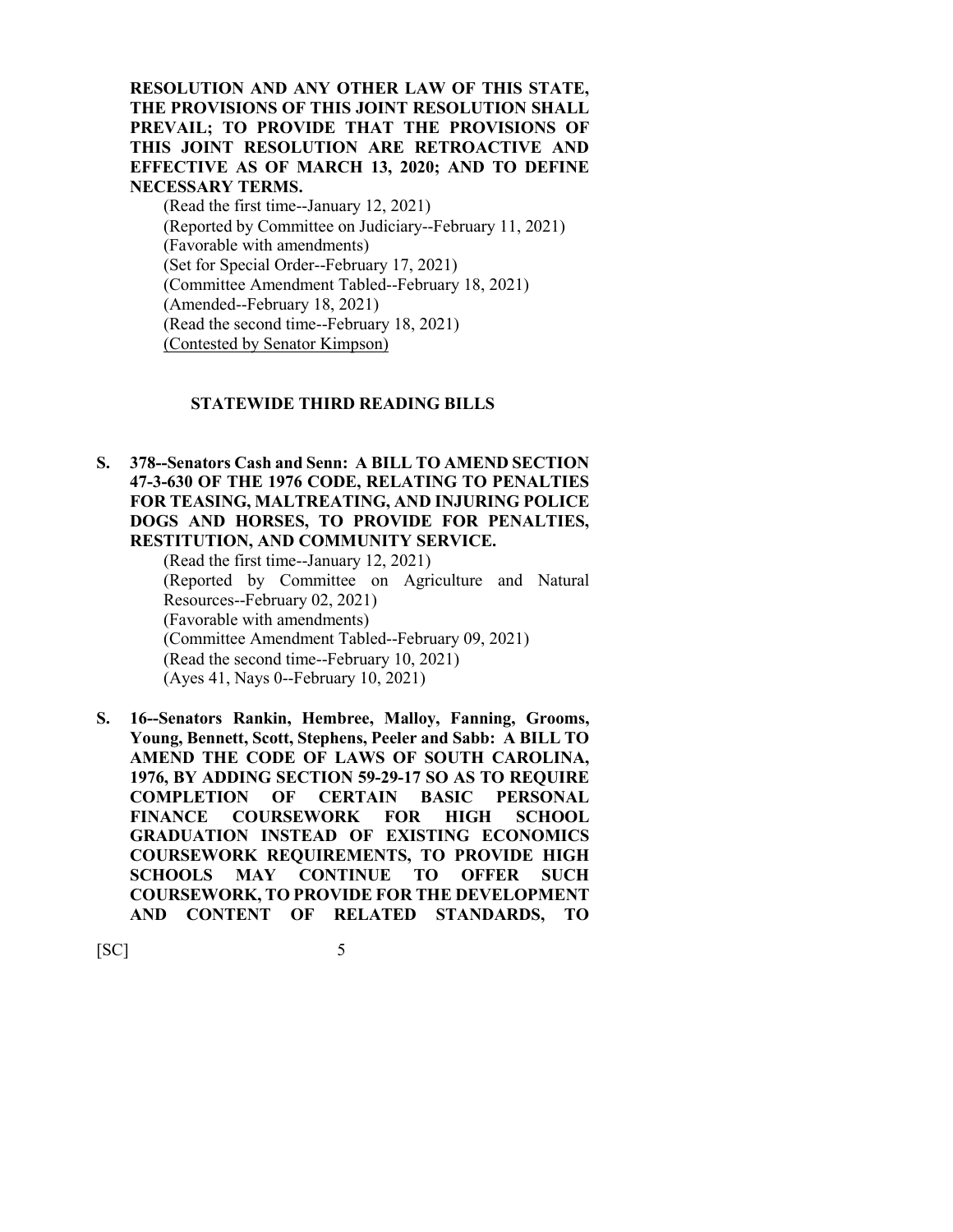**PROVIDE THE STATE DEPARTMENT OF EDUCATION SHALL DEVELOP RELATED MEASURING AND REPORTING REQUIREMENTS AND SHALL MAKE RELATED RECOMMENDATIONS, AND TO MAKE THESE PROVISIONS APPLICABLE TO STUDENTS ENTERING NINTH GRADE BEGINNING WITH THE 2022-2023 SCHOOL YEAR; AND TO REPEAL SECTION 59-29-165 RELATING TO REQUIRED INSTRUCTION IN PERSONAL FINANCE.**

(Read the first time--January 12, 2021) (Reported by Committee on Education--February 11, 2021) (Favorable with amendments) (Committee Amendment Adopted--February 23, 2021) (Amended--February 23, 2021) (Read the second time--February 23, 2021) (Ayes 44, Nays 1--February 23, 2021)

#### **STATEWIDE SECOND READING BILLS**

**S. 200--Senators Hembree, Martin, Kimbrell, Shealy and Gustafson: A BILL TO AMEND SECTION 24-3-530 OF THE 1976 CODE, RELATING TO DEATH BY ELECTROCUTION OR LETHAL INJECTION, TO PROVIDE THAT A PERSON SENTENCED TO DEATH MAY ELECT FOR ELECTROCUTION OR LETHAL INJECTION IF LETHAL INJECTION IS AVAILABLE AT THE TIME OF ELECTION, TO PROVIDE THAT AN ELECTION EXPIRES AND MUST BE RENEWED IN WRITING IF THE CONVICTED PERSON RECEIVES A STAY OF EXECUTION OR THE EXECUTION DATE HAS PASSED, TO PROVIDE THAT A PENALTY MUST BE ADMINISTERED BY ELECTROCUTION FOR A PERSON WHO WAIVES HIS RIGHT OF ELECTION, TO PROVIDE THAT THE DEPARTMENT OF CORRECTIONS DIRECTOR SHALL DETERMINE AND CERTIFY TO THE SUPREME COURT WHETHER THE METHOD SELECTED IS AVAILABLE, TO PROVIDE THAT A CONVICTED PERSON'S SIGNATURE MUST BE WITNESSED, AND TO PROVIDE THAT THE MANNER OF INFLICTING A DEATH SENTENCE MUST BE ELECTROCUTION REGARDLESS OF THE METHOD ELECTED BY THE**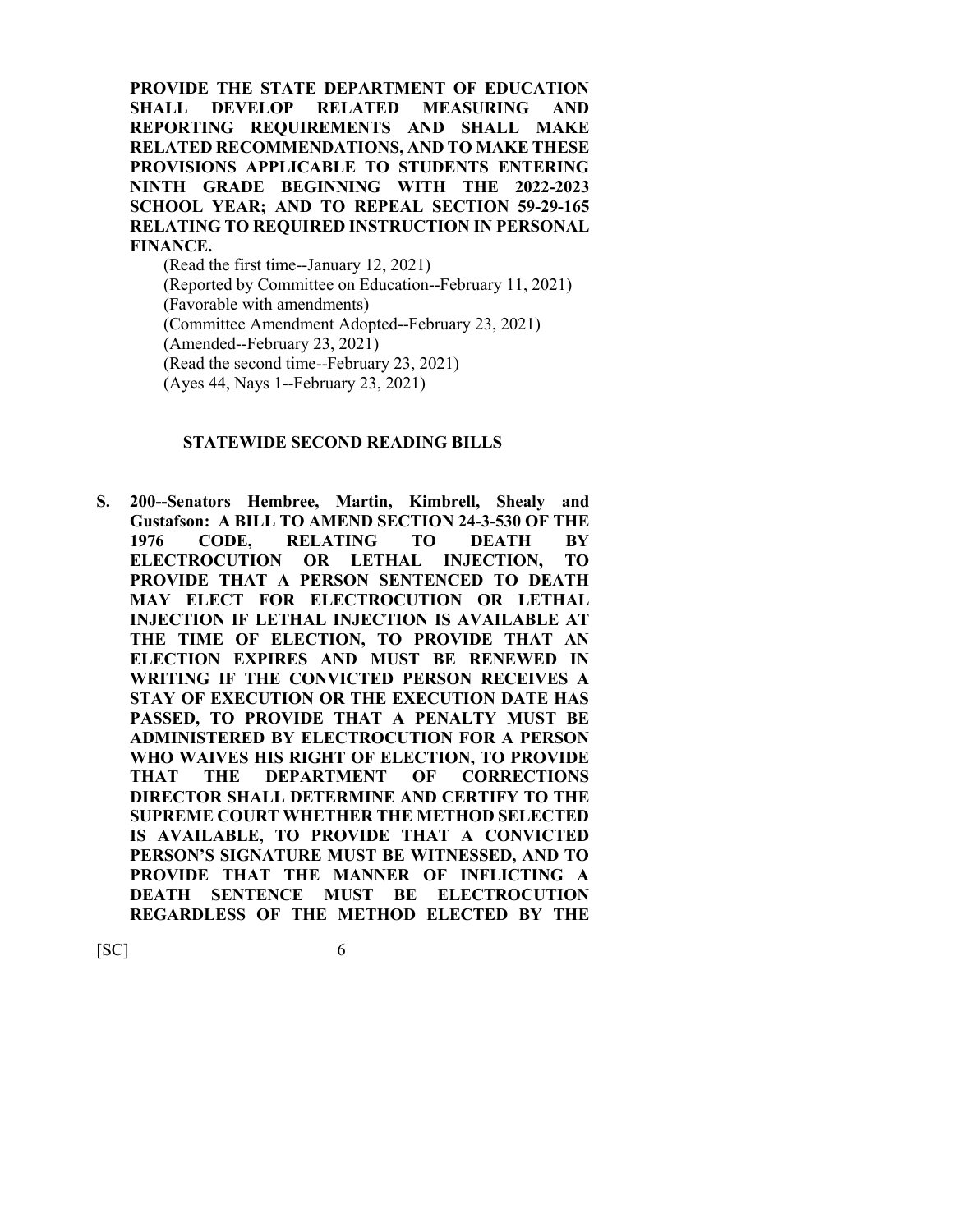## **PERSON IF EXECUTION BY LETHAL INJECTION IS UNAVAILABLE OR IS HELD TO BE UNCONSTITUTIONAL BY AN APPELLATE COURT OF COMPETENT JURISDICTION.**

(Read the first time--January 12, 2021) (Polled by Committee on Corrections and Penology--February 02, 2021) (Favorable) (Contested by Senators Matthews and Allen)

**S. 40--Senator Grooms: A BILL TO AMEND SECTION 5-29-30 OF THE 1976 CODE, RELATING TO THE RIGHT OF MUNICIPALITIES TO ESTABLISH ON-STREET PARKING FACILITIES, TO PROVIDE THAT MUNICIPALITIES MAY NOT ESTABLISH OR ALTER PARKING FACILITIES ON ANY STATE HIGHWAY FACILITY WITHOUT THE PRIOR APPROVAL OF THE DEPARTMENT OF TRANSPORTATION; TO AMEND SECTION 57-5-840 OF THE 1976 CODE, RELATING TO ALTERATIONS BY A MUNICIPALITY OF STATE HIGHWAY FACILITIES, TO PROVIDE THAT RESTRICTIONS ON THE USE OF STATE HIGHWAY FACILITIES BY A MUNICIPALITY ARE SUBJECT TO PRIOR APPROVAL BY THE DEPARTMENT OF TRANSPORTATION; TO AMEND ARTICLE 5, CHAPTER 5, TITLE 57 OF THE 1976 CODE, RELATING TO CONSTRUCTION OF THE STATE HIGHWAY SYSTEM, BY ADDING SECTION 57-5-845, TO PROVIDE THAT PARKING ON STATE HIGHWAY FACILITIES LOCATED ON BARRIER ISLANDS IS FREE AND ANY RESTRICTIONS MAY ONLY BE MADE BY THE DEPARTMENT OF TRANSPORTATION TO AMEND SECTION 57-7-210 OF THE 1976 CODE, RELATING TO OBSTRUCTIONS IN HIGHWAYS, TO PROVIDE THAT THE FINE FOR VIOLATIONS IS CALCULATED ON A PER-DAY BASIS; TO AMEND SECTION 57-7-220 OF THE 1976 CODE, RELATING TO THE REMOVAL OF OBSTRUCTIONS IN HIGHWAYS, TO PROVIDE THAT OBSTRUCTIONS ON ANY PORTION OF A PUBLIC HIGHWAY MUST BE REMOVED AS SOON AS POSSIBLE BY THE GOVERNMENTAL ENTITY RESPONSIBLE FOR**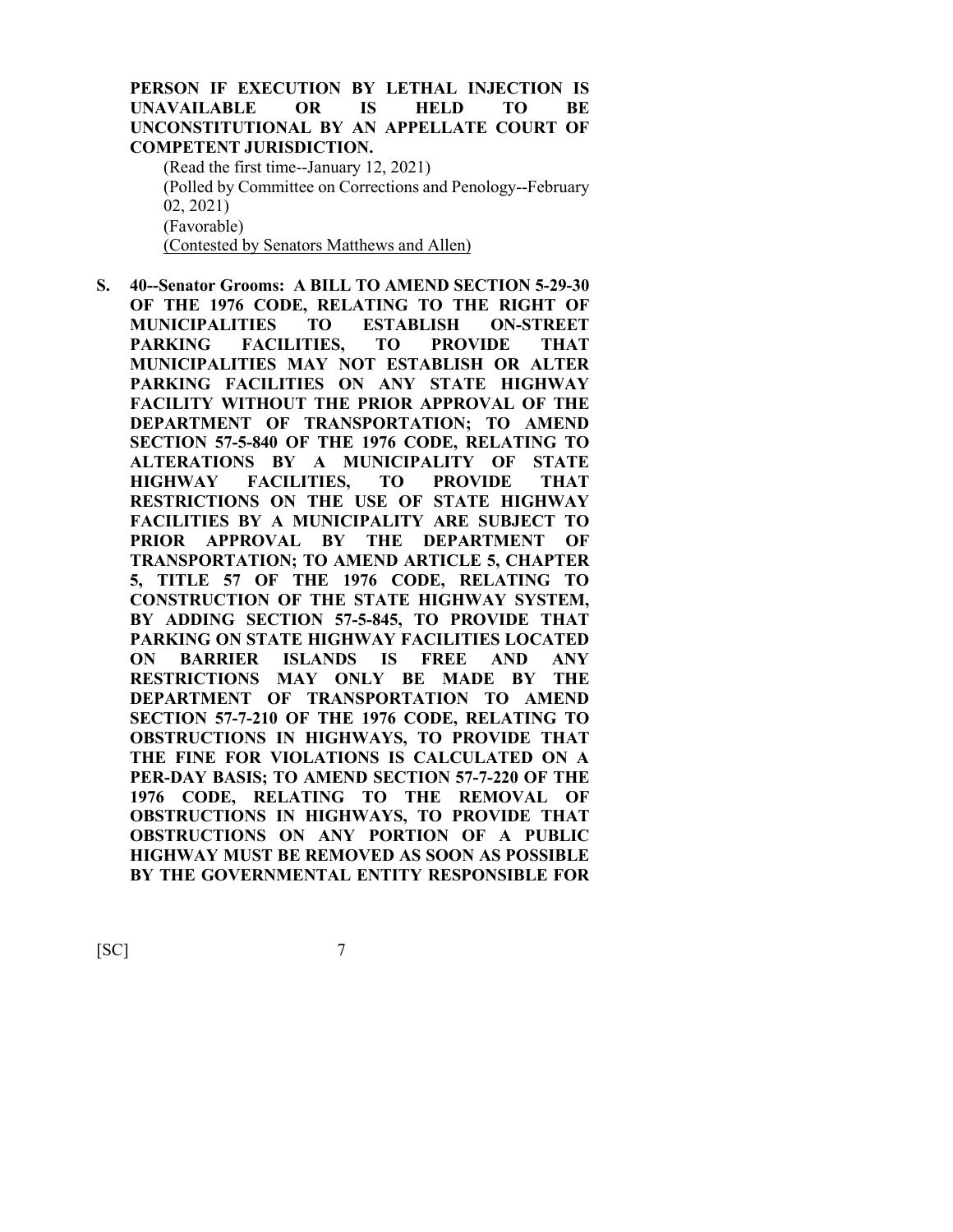## **MAINTAINING THE HIGHWAY; AND TO DEFINE NECESSARY TERMS.**

(Read the first time--January 12, 2021) (Reported by Committee on Transportation--February 03, 2021) (Favorable) (Contested by Senators Bennett and Hutto)

**S. 510--Senators Grooms, Verdin, Davis, Adams, Bennett, Campsen, Climer, Corbin, Cromer, Gambrell, Hembree, Hutto, K. Johnson, Kimbrell, Loftis, Massey, McElveen, Peeler, Senn, Shealy, Talley, Turner, Williams, Young, Alexander, Goldfinch, Harpootlian, Jackson, M. Johnson, Kimpson, Matthews, Rice, Sabb, Setzler, Stephens, Rankin, Scott, Garrett, Fanning and Leatherman: A BILL TO AMEND SECTION 56-15-10 OF THE 1976 CODE, RELATING TO DEFINITIONS FOR THE REGULATION OF MOTOR VEHICLE MANUFACTURERS, DISTRIBUTORS, AND DEALERS, TO AMEND AND ADD DEFINITIONS, TO AMEND ARTICLE 1, CHAPTER 15, TITLE 56 OF THE 1976 CODE BY ADDING SECTION 56-15-35, TO PROVIDE FOR HOW A FRANCHISOR, MANUFACTURER, DISTRIBUTOR, OR A THIRD PARTY AFFILIATE MUST HANDLE CONSUMER DATA; TO AMEND SECTION 56-15-40 OF THE 1976 CODE, RELATING TO SPECIFIC ACTS DEEMED UNFAIR METHODS OF COMPETITION AND UNFAIR OR DECEPTIVE ACTS OR PRACTICES, TO AMEND A VIOLATION FOR TAKING ANY ADVERSE ACTION AGAINST A DEALER FOR OFFERING OR DECLINING TO OFFER PROMOTIONS, SERVICE CONTRACTS, DEBT CANCELLATION AGREEMENTS, MAINTENANCE AGREEMENTS, OR OTHER SIMILAR PRODUCTS; AND TO ADD AND PROVIDE FOR ADDITIONAL VIOLATIONS; TO AMEND SECTION 56-15-45(A)(3) AND (D) OF THE 1976 CODE, RELATING TO OWNERSHIP, OPERATION OR CONTROL OF COMPETING DEALERSHIPS BY MANUFACTURER OR FRANCHISOR, TO PROVIDE FOR A DATE CHANGE, TO DELETE QUALIFICATIONS FOR AN EXEMPTION, AND TO ADD THAT A MANUFACTURER MAY NOT LEASE OF ENTER INTO A SUBSCRIPTION AGREEMENT EXCEPT TO A NEW DEALER HOLDING A FRANCHISE IN THE LINE MAKE THAT INCLUDES THE VEHICLE; TO**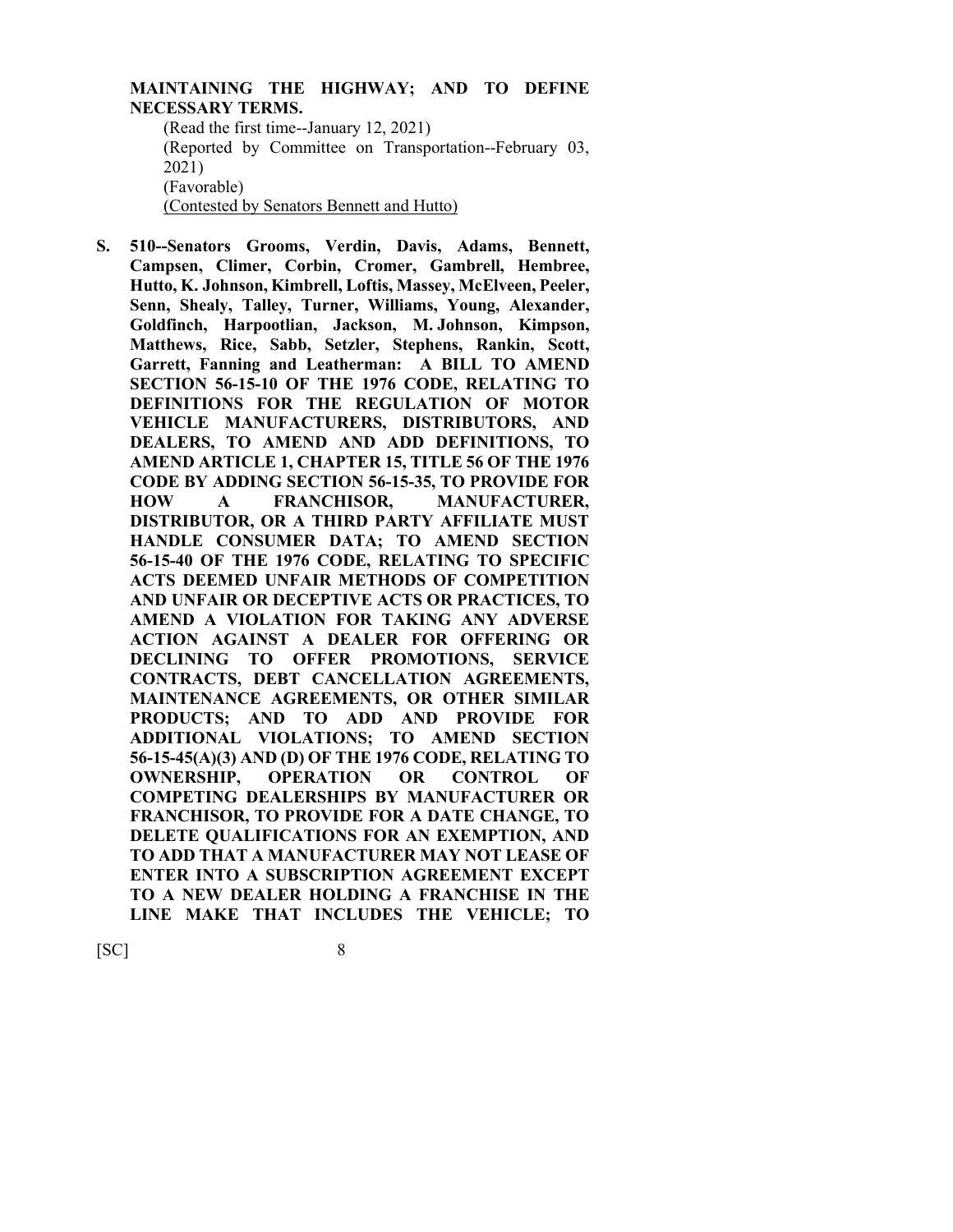**AMEND SECTION 56-15-46 OF THE 1976 CODE, RELATING TO THE NOTICE OF INTENT TO ESTABLISH OR RELOCATE COMPETING DEALERSHIP, TO AMEND THE RADIUS AND ADD A TIME REQUIREMENT FOR NOTICE; TO AMEND SECTION 56-15-50 OF THE 1976 CODE, RELATING TO THE REQUIREMENT THAT MANUFACTURERS MUST SPECIFY DELIVERY AND PREPARATION OBLIGATIONS OF DEALERS, FILING OF COPY OF OBLIGATIONS, AND SCHEDULE OF COMPENSATION, TO ADD A PROVISION FOR INDEMNIFICATION; TO AMEND SECTION 56-15-60 OF THE 1976 CODE, RELATING TO THE FULFILLMENT OF WARRANTY AGREEMENTS AND A DEALERS' CLAIMS FOR COMPENSATION, TO PROVIDE THAT IT IS UNLAWFUL FOR A NEW MOTOR VEHICLE MANUFACTURER TO RECOVER ANY PORTION OF ITS COSTS FOR COMPENSATING DEALERS FOR RECALLS OR WARRANTY PARTS AND SERVICE, EITHER BY REDUCTION IN THE AMOUNT DUE TO THE DEALER, OR BY SEPARATE CHARGE, SURCHARGE, OR OTHER IMPOSITION, TO PROVIDE FOR COMPENSATION AND A COMPENSATION SCHEDULE, TO PROVIDE EXCLUSIONS, TO PROHIBIT A MANUFACTURER FROM TAKING CERTAIN ADVERSE ACTION AGAINST A DEALER TO SEEKING TO OBTAIN COMPENSATION, TO PROVIDE FOR A PROTEST PROCEDURE, TO PROVIDE FOR CLAIMS AND VIOLATIONS, TO PROVIDE FOR AUDITS, AND TO PROVIDE FOR USED MOTOR VEHICLES; TO AMEND SECTION 56-15-65 OF THE 1976 CODE, RELATING TO REQUIREMENTS FOR A CHANGE OF LOCATION OR ALTERATION OF A DEALERSHIP, TO PROVIDE ADDITIONAL VIOLATIONS; TO AMEND SECTION 56-15-70 OF THE 1976 CODE, RELATING TO CERTAIN UNREASONABLE RESTRICTIONS ON DEALERS OR FRANCHISEES THAT ARE UNLAWFUL, TO ADD RELOCATION; TO AMEND SECTION 56-15-75 OF THE 1976 CODE, RELATING TO REQUIREMENTS THAT THE DEALER REFRAIN FROM ACQUIRING ANOTHER LINE OF NEW MOTOR VEHICLES, TO DELETE THE EVIDENTIARY STANDARD; TO AMEND SECTION 56-15-90 OF THE 1976 CODE, RELATING TO THE FAILURE TO RENEW, TERMINATION OR RESTRICTION OF TRANSFER OF FRANCHISE AND**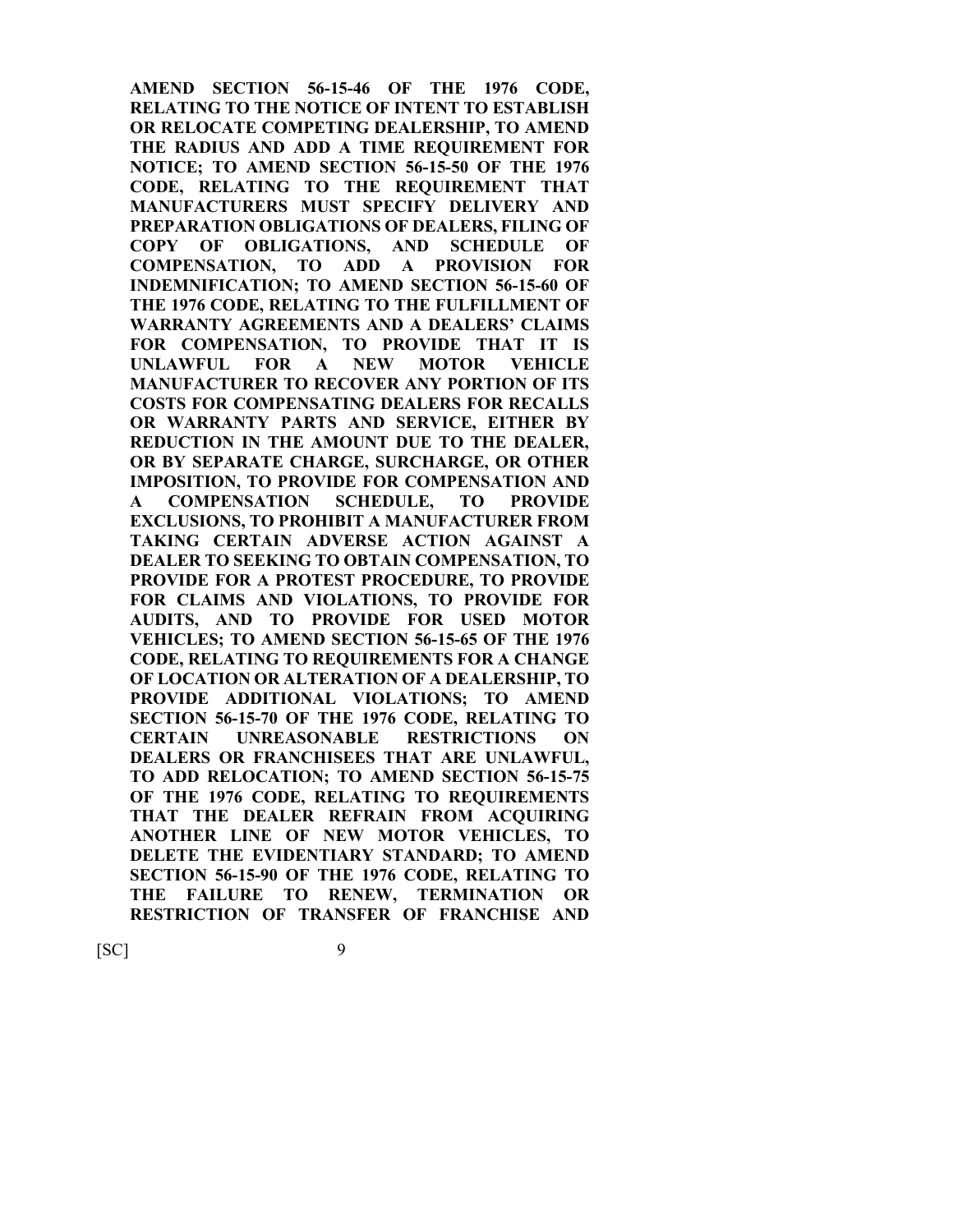**DETERMINING REASONABLE COMPENSATION FOR THE VALUE OF A DEALERSHIP FRANCHISE, TO EXPAND FAIR MARKET VALUE CONSIDERATIONS; TO AMEND SECTION 56-15-140 OF THE 1976 CODE, RELATING TO VENUE, AND TO DECLARE THAT VENUE IS IN STATE COURTS IN SOUTH CAROLINA RATHER THAN THE STATE OF SOUTH CAROLINA.**

(Read the first time--February 2, 2021) (Reported by Committee on Transportation--February 03, 2021) (Favorable) (Contested by Senator Bennett)

**S. 82--Senator Malloy: A BILL TO AMEND SECTION 15-78-120 OF THE 1976 CODE, RELATING TO LIMITATIONS ON LIABILITY, TO INCREASE THE LIMITS FROM A LOSS TO ONE PERSON ARISING FROM A SINGLE OCCURRENCE TO ONE MILLION DOLLARS, TO INCREASE THE TOTAL LIMITS FROM A LOSS ARISING OUT OF A SINGLE OCCURRENCE TO TWO MILLION DOLLARS, AND TO REQUIRE THE LIMITS BE ANNUALLY ADJUSTED IN ACCORDANCE WITH THE CONSUMER PRICE INDEX.**

(Read the first time--January 12, 2021) (Reported by Committee on Judiciary--February 11, 2021) (Favorable with amendments) (Contested by Senator Martin)

**S. 208--Senators Hembree and Bennett: A BILL TO AMEND SECTION 59-19-350(A) OF THE 1976 CODE, RELATING TO SCHOOLS OF CHOICE, TO PROVIDE THAT SCHOOL DISTRICTS MAY INSTEAD CREATE MULTIPLE SCHOOLS OF INNOVATION, AND TO PROVIDE THAT EACH EXEMPTION FROM STATE STATUTES AND REGULATIONS BY SCHOOLS OF INNOVATION MUST BE APPROVED BY A TWO-THIRDS VOTE OF THE STATE BOARD OF EDUCATION.**

> (Read the first time--January 12, 2021) (Reported by Committee on Education--February 11, 2021) (Favorable with amendments) (Contested by Senators Kimpson and Fanning)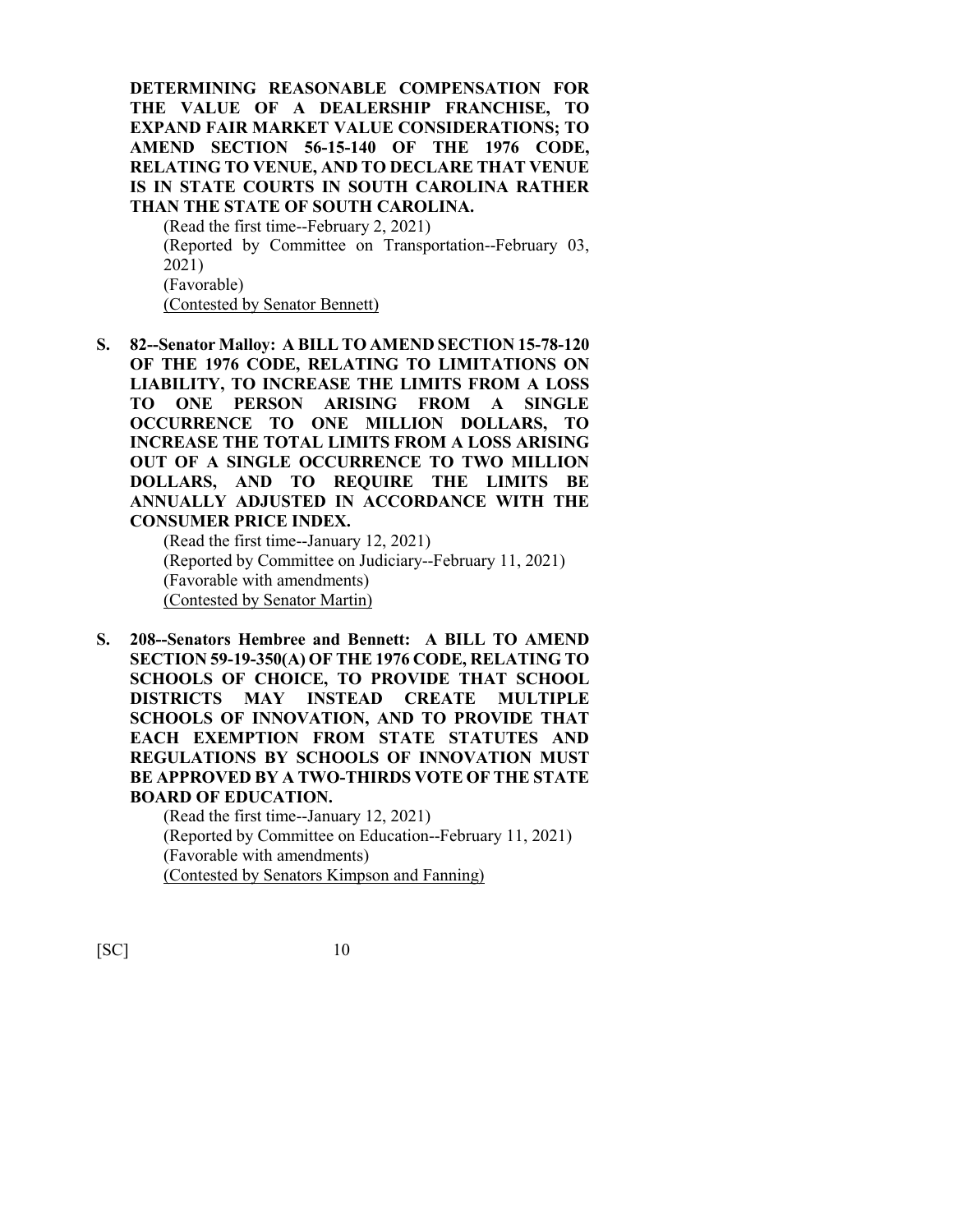**S. 475--Senators Rankin, Grooms, Williams, Scott, Hembree, McElveen, Senn, Talley, Adams, Harpootlian, Hutto, Goldfinch, Matthews and Gambrell: A JOINT RESOLUTION TO REQUIRE NEXTERA ENERGY, INC. TO PROVIDE CERTAIN DOCUMENTS RELATED TO THE PUBLIC SERVICE AUTHORITY TO THE SPEAKER OF THE HOUSE OF REPRESENTATIVES, THE PRESIDENT OF THE SENATE, THE CHAIRMAN OF THE SENATE FINANCE COMMITTEE, THE CHAIRMAN OF THE HOUSE WAYS AND MEANS COMMITTEE, THE CHAIRMAN OF THE SENATE JUDICIARY COMMITTEE AND THE CHAIRMAN OF THE HOUSE JUDICIARY COMMITTEE.**

(Read the first time--January 21, 2021) (Reported by Committee on Judiciary--February 11, 2021) (Favorable)

**S. 227--Senators Shealy, McElveen and Matthews: A BILL TO ENACT THE "MASSAGE THERAPY PRACTICE ACT"; TO AMEND CHAPTER 30, TITLE 40 OF THE 1976 CODE, RELATING TO MASSAGE THERAPY PRACTICE, TO PROVIDE THAT IT IS IN THE INTEREST OF PUBLIC HEALTH, SAFETY, AND WELFARE TO REGULATE THE PRACTICE OF MASSAGE THERAPY, TO PROVIDE FOR THE COMPOSITION AND DUTIES OF THE BOARD OF MASSAGE THERAPY, TO PROVIDE THAT THE DEPARTMENT OF LABOR, LICENSING AND REGULATION SHALL PUBLISH A ROSTER OF LICENSED MASSAGE THERAPISTS AND ESTABLISHMENTS, TO PROVIDE FOR LICENSURE FEES, TO REMOVE THE REQUIREMENT FOR AN ANNUAL REPORT ON THE ADMINISTRATION OF THE MASSAGE THERAPY PRACTICE ACT BY THE DEPARTMENT, TO PROVIDE FOR EXEMPTIONS TO THE MASSAGE THERAPY PRACTICE ACT, TO PROVIDE CERTAIN REQUIREMENTS FOR THE TEMPORARY PRACTICE OF MASSAGE THERAPY, TO PROVIDE THAT NO PERSON MAY PRACTICE OR OFFER TO PRACTICE MASSAGE THERAPY WITHOUT A LICENSE, TO PROVIDE THAT NO PERSON OR ENTITY MAY OPEN, OPERATE, MAINTAIN, USE, OR ADVERTISE AS A MASSAGE THERAPY ESTABLISHMENT OR A SOLE PRACTITIONER ESTABLISHMENT WITHOUT**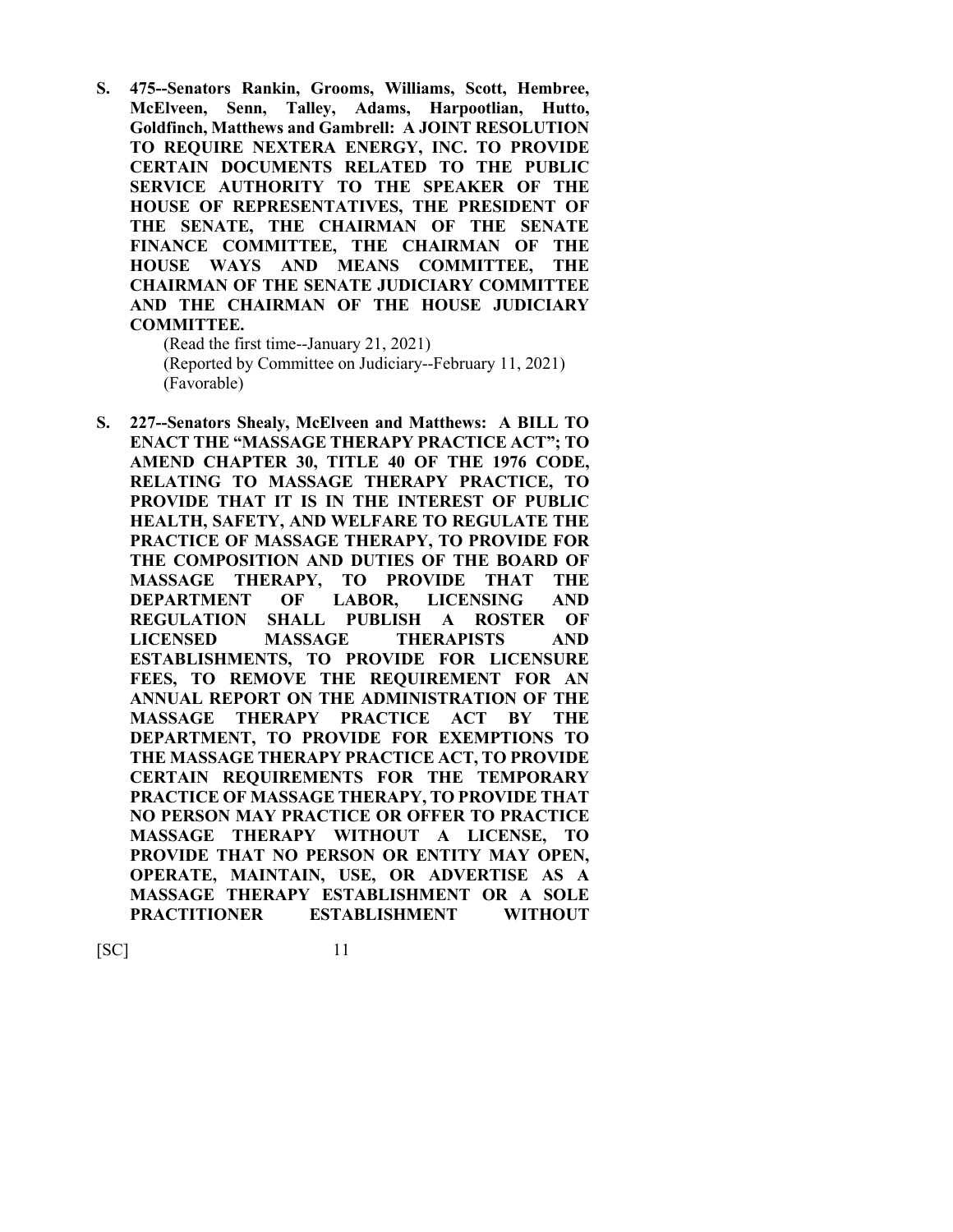**OBTAINING A LICENSE, TO PROVIDE PENALTIES, TO CLARIFY LICENSURE REQUIREMENTS FOR A MASSAGE THERAPIST LICENSE, TO PROVIDE LICENSURE REQUIREMENTS FOR A MASSAGE THERAPY ESTABLISHMENT OR SOLE PRACTITIONER ESTABLISHMENT, TO PROVIDE THAT THE BOARD MAY GRANT A LICENSE BY ENDORSEMENT TO A MASSAGE THERAPIST WHO HOLDS AN ACTIVE MASSAGE THERAPIST LICENSE AND IS IN GOOD STANDING IN ANOTHER STATE, THE DISTRICT OF COLUMBIA, OR ANY OTHER UNITED STATES TERRITORY, TO CLARIFY REQUIREMENTS RELATED TO APPLYING FOR AND OBTAINING A LICENSE, TO PROVIDE FOR PERIODIC INSPECTIONS OF MASSAGE THERAPY ESTABLISHMENTS AND SOLE PRACTITIONER ESTABLISHMENTS, TO PROVIDE THAT CERTAIN REQUIREMENTS RELATING TO LICENSES SHALL BE COMPLETED BIENNIALLY, TO PROVIDE THAT RENEWAL OF LICENSES SHALL BE COMPLETED IN A MANNER PROVIDED BY THE BOARD, TO PROVIDE THAT CONTINUING EDUCATION REPORTS ARE SUBJECT TO AUDITS, TO CLARIFY CERTAIN REQUIREMENTS RELATED TO LAPSED LICENSES, TO PROVIDE THAT A LICENSEE MAY PROVIDE A WRITTEN REQUEST TO THE BOARD TO PLACE A LICENSE IN INACTIVE STATUS, TO PROVIDE THAT A LICENSEE MUST BIENNIALLY RENEW ITS LICENSE TO REMAIN IN INACTIVE STATUS, TO PROVIDE THAT A LICENSE MAY BE REACTIVATED IN A MANNER PROVIDED BY THE BOARD, TO PROVIDE THAT INACTIVE STATUS DOES NOT STAY ANY DISCIPLINARY ACTIONS FOR VIOLATIONS THAT OCCURRED DURING THE COURSE OF AN ACTIVE LICENSE, TO CLARIFY REGULATIONS THAT SHALL BE PROMULGATED BY THE BOARD, TO PROVIDE THAT THE DEPARTMENT SHALL INVESTIGATE COMPLAINTS AND VIOLATIONS, TO PROVIDE THAT THE PRESIDING OFFICER OF THE BOARD MAY ADMINISTER OATHS, TO PROVIDE FOR APPEALS OF THE BOARD'S DECISIONS, TO PROVIDE THAT SERVICE OF A NOTICE OF AN APPEAL DOES NOT STAY THE BOARD'S OR THE DEPARTMENT'S DECISION PENDING COMPLETION OF THE APPELLATE PROCESS, TO**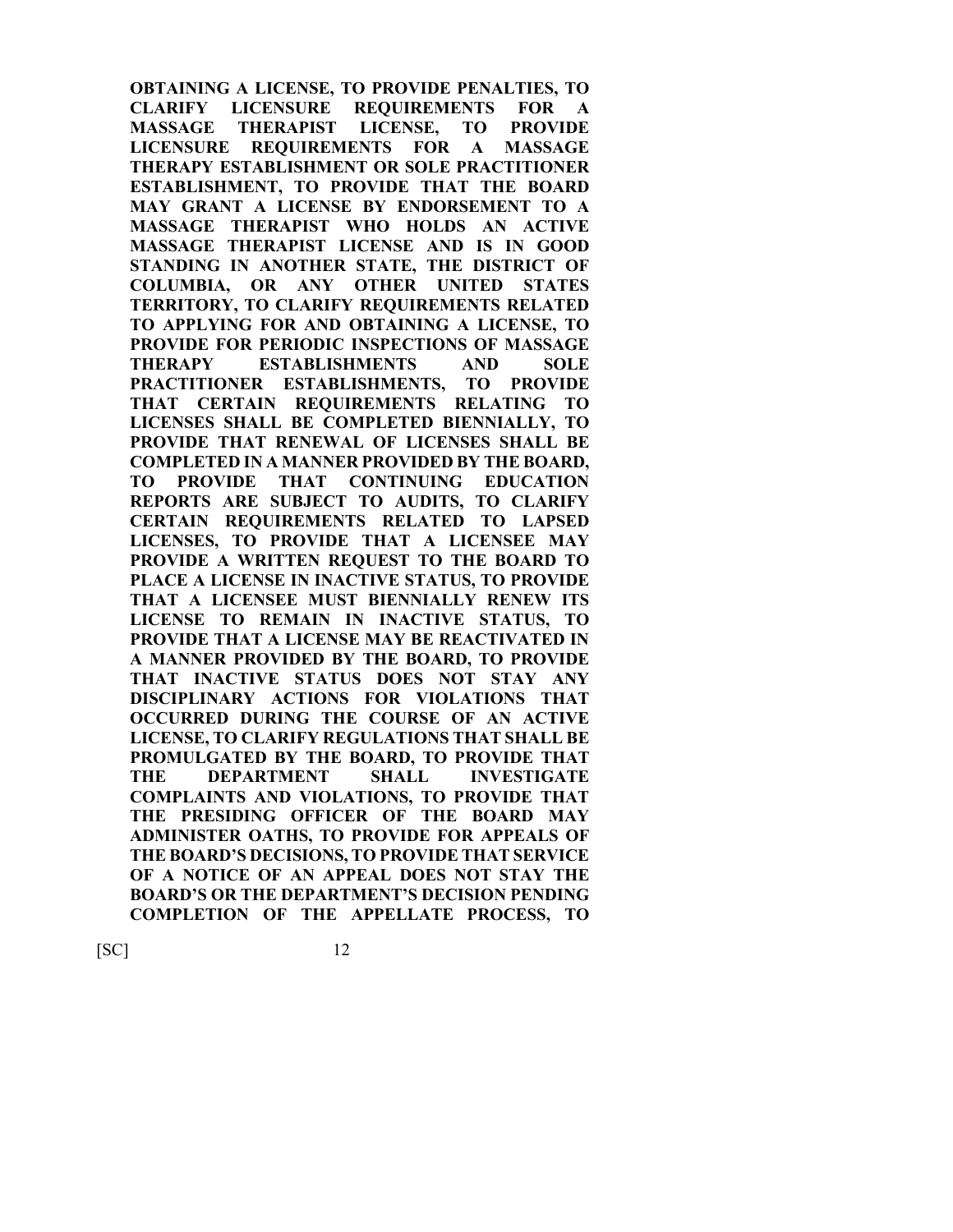**CLARIFY GROUNDS FOR DENYING A LICENSE, TO CLARIFY THE INVESTIGATION PROCESS AND CERTAIN DISCIPLINARY ACTIONS, TO PROVIDE THAT AN INDIVIDUAL OR ESTABLISHMENT THAT VOLUNTARILY SURRENDERS A LICENSE MAY NOT PRACTICE AS A MASSAGE THERAPIST OR OPERATE AS A MASSAGE THERAPY ESTABLISHMENT OR SOLE PRACTITIONER ESTABLISHMENT UNTIL THE BOARD REINSTATES THE LICENSE, TO PROVIDE THAT SERVICE OF NOTICE MAY BE MADE BY LEAVING A COPY OF THE NOTICE WITH THE DIRECTOR OF THE DEPARTMENT OR HIS DESIGNEE IN CERTAIN CIRCUMSTANCES, TO PROVIDE THAT COSTS AND FINES IMPOSED ARE DUE AND PAYABLE AS REQUIRED BY THE BOARD, TO PROVIDE THAT A LICENSEE FOUND IN VIOLATION OF THE MASSAGE THERAPY PRACTICE ACT OR RELATED REGULATIONS MAY BE REQUIRED TO PAY COSTS ASSOCIATED WITH THE INVESTIGATION OF HIS CASE, TO MAKE CONFORMING CHANGES, AND TO DEFINE NECESSARY TERMS.**

(Read the first time--January 12, 2021) (Reported by Committee on Labor, Commerce and Industry-- February 17, 2021) (Favorable with amendments)

(Not to be considered until Thursday, March 4, 2021)

**S. 562--Labor, Commerce and Industry Committee: A JOINT RESOLUTION TO APPROVE REGULATIONS OF THE DEPARTMENT OF LABOR, LICENSING AND REGULATION-AUCTIONEERS' COMMISSION, RELATING TO AUCTIONEERS' COMMISSION, DESIGNATED AS REGULATION DOCUMENT NUMBER 5010, PURSUANT TO THE PROVISIONS OF ARTICLE 1, CHAPTER 23, TITLE 1 OF THE 1976 CODE.** (Without reference--February 17, 2021)

(Not to be considered until Thursday, March 4, 2021)

**S. 563--Labor, Commerce and Industry Committee: A JOINT RESOLUTION TO APPROVE REGULATIONS OF THE DEPARTMENT OF LABOR, LICENSING AND REGULATION-OFFICE OF OCCUPATIONAL SAFETY AND HEALTH, RELATING TO RECORDING AND**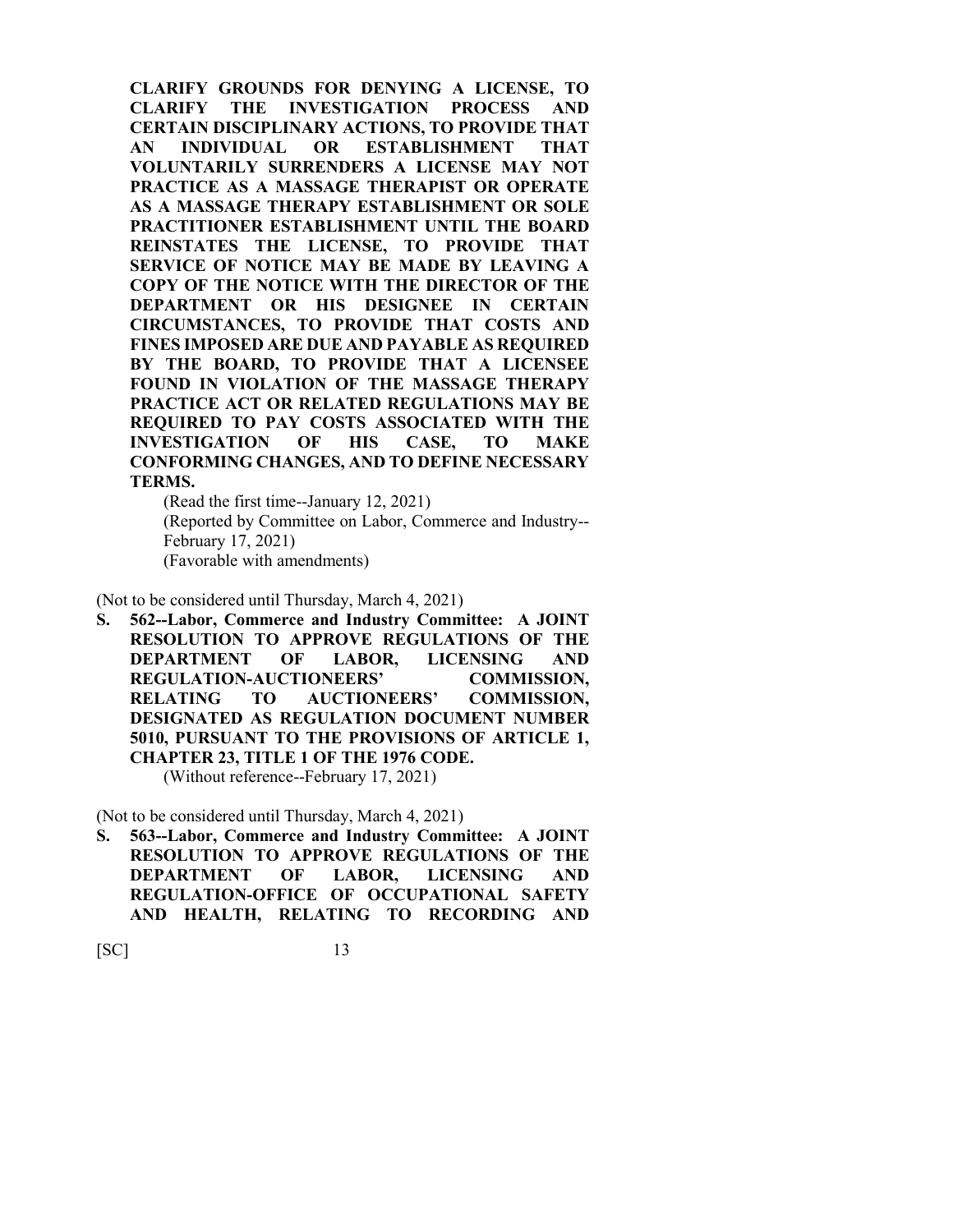**REPORTING OCCUPATIONAL INJURIES AND ILLNESSES, DESIGNATED AS REGULATION DOCUMENT NUMBER 5013, PURSUANT TO THE PROVISIONS OF ARTICLE 1, CHAPTER 23, TITLE 1 OF THE 1976 CODE.**

(Without reference--February 17, 2021)

(Not to be considered until Thursday, March 4, 2021)

**S. 564--Labor, Commerce and Industry Committee: A JOINT RESOLUTION TO APPROVE REGULATIONS OF THE DEPARTMENT OF LABOR, LICENSING AND REGULATION, RELATING TO FEES ASSESSED BY THE STATE ATHLETIC COMMISSION, DESIGNATED AS REGULATION DOCUMENT NUMBER 5024, PURSUANT TO THE PROVISIONS OF ARTICLE 1, CHAPTER 23, TITLE 1 OF THE 1976 CODE.**

(Without reference--February 17, 2021)

(Not to be considered until Thursday, March 4, 2021)

**S. 565--Labor, Commerce and Industry Committee: A JOINT RESOLUTION TO APPROVE REGULATIONS OF THE DEPARTMENT OF LABOR, LICENSING AND REGULATION, RELATING TO FEES ASSESSED BY THE AUCTIONEERS' COMMISSION, DESIGNATED AS REGULATION DOCUMENT NUMBER 5025, PURSUANT TO THE PROVISIONS OF ARTICLE 1, CHAPTER 23, TITLE 1 OF THE 1976 CODE.**

(Without reference--February 17, 2021)

(Not to be considered until Thursday, March 4, 2021)

**S. 566--Labor, Commerce and Industry Committee: A JOINT RESOLUTION TO APPROVE REGULATIONS OF THE SOUTH CAROLINA JOBS-ECONOMIC DEVELOPMENT AUTHORITY, RELATING TO SOUTH CAROLINA JOBS-ECONOMIC DEVELOPMENT AUTHORITY, DESIGNATED AS REGULATION DOCUMENT NUMBER 4993, PURSUANT TO THE PROVISIONS OF ARTICLE 1, CHAPTER 23, TITLE 1 OF THE 1976 CODE.**

(Without reference--February 17, 2021)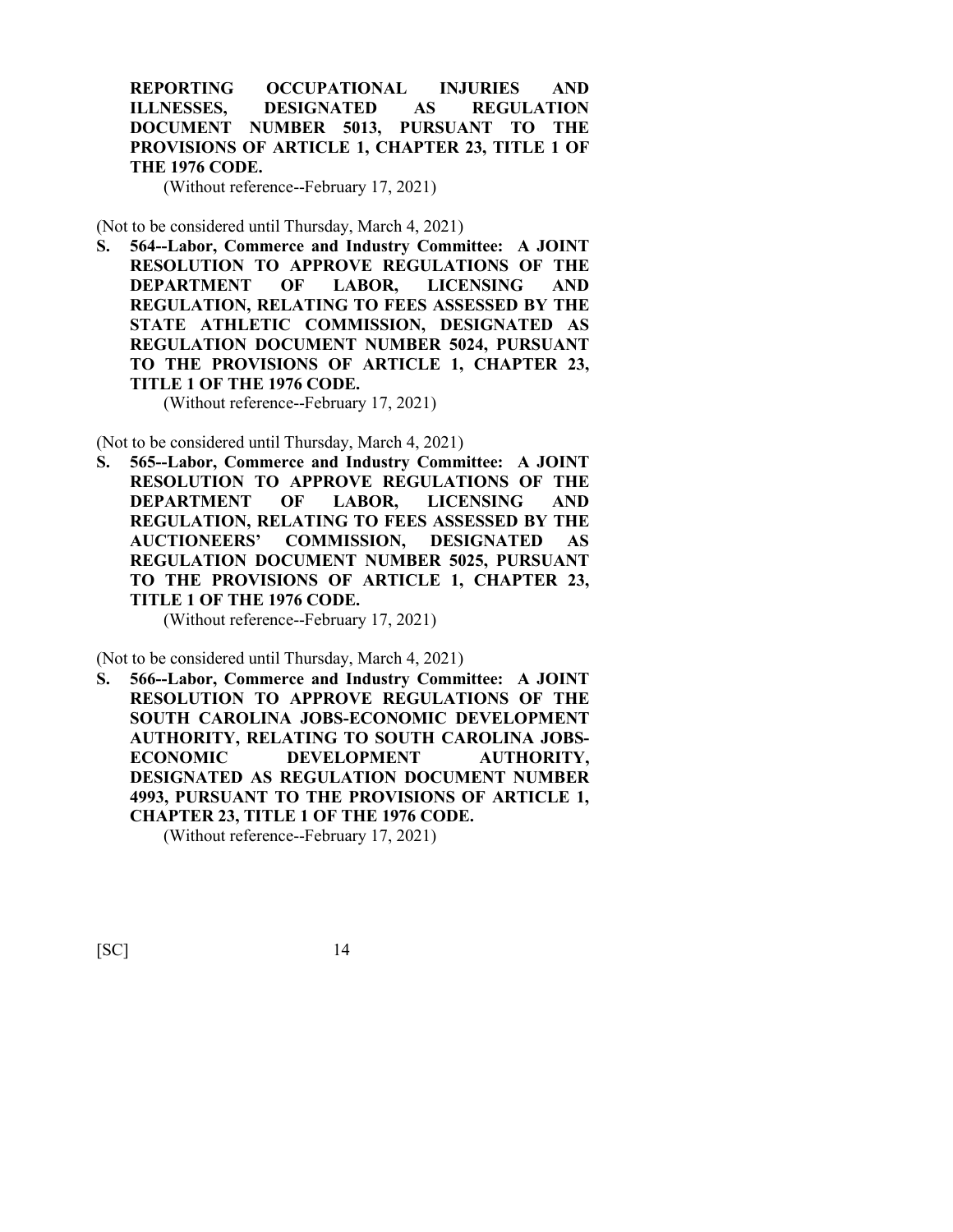(Not to be considered until Thursday, March 4, 2021)

**S. 567--Labor, Commerce and Industry Committee: A JOINT RESOLUTION TO APPROVE REGULATIONS OF THE DEPARTMENT OF LABOR, LICENSING AND REGULATION, RELATING TO FEE SCHEDULE FOR BULK LICENSURE VERIFICATION, DESIGNATED AS REGULATION DOCUMENT NUMBER 5008, PURSUANT TO THE PROVISIONS OF ARTICLE 1, CHAPTER 23, TITLE 1 OF THE 1976 CODE.**

(Without reference--February 17, 2021)

(Not to be considered until Thursday, March 4, 2021)

**S. 568--Labor, Commerce and Industry Committee: A JOINT RESOLUTION TO APPROVE REGULATIONS OF THE DEPARTMENT OF LABOR, LICENSING AND REGULATION, RELATING TO FEES FOR THE REAL ESTATE APPRAISERS BOARD, DESIGNATED AS REGULATION DOCUMENT NUMBER 5009, PURSUANT TO THE PROVISIONS OF ARTICLE 1, CHAPTER 23, TITLE 1 OF THE 1976 CODE.**

(Without reference--February 17, 2021)

(Not to be considered until Thursday, March 4, 2021)

**S. 570--Labor, Commerce and Industry Committee: A JOINT RESOLUTION TO APPROVE REGULATIONS OF THE OFFICE OF THE ATTORNEY GENERAL, RELATING TO FEES TO ACCOMPANY REQUEST FOR CONFIRMATION OF SOLICITATION EXEMPTION, DESIGNATED AS REGULATION DOCUMENT NUMBER 4983, PURSUANT TO THE PROVISIONS OF ARTICLE 1, CHAPTER 23, TITLE 1 OF THE 1976 CODE.**

(Without reference--February 17, 2021)

**S. 36--Senator Grooms: A BILL TO AMEND SECTION 50-13- 640 OF THE 1976 CODE, RELATING TO THE POSSESSION OF BLUE CATFISH, TO PROVIDE THAT IT IS UNLAWFUL TO POSSESS MORE THAN TWO BLUE CATFISH LONGER THAN THIRTY-TWO INCHES PER DAY IN LAKE MARION, LAKE MOULTRIE, OR THE UPPER REACH OF THE SANTEE RIVER, AND THE CONGAREE AND WATEREE RIVERS, AND TO PROVIDE FOR A DAILY CATCH LIMIT OF TWENTY-FIVE BLUE CATFISH A DAY IN LAKE MARION, LAKE MOULTRIE,**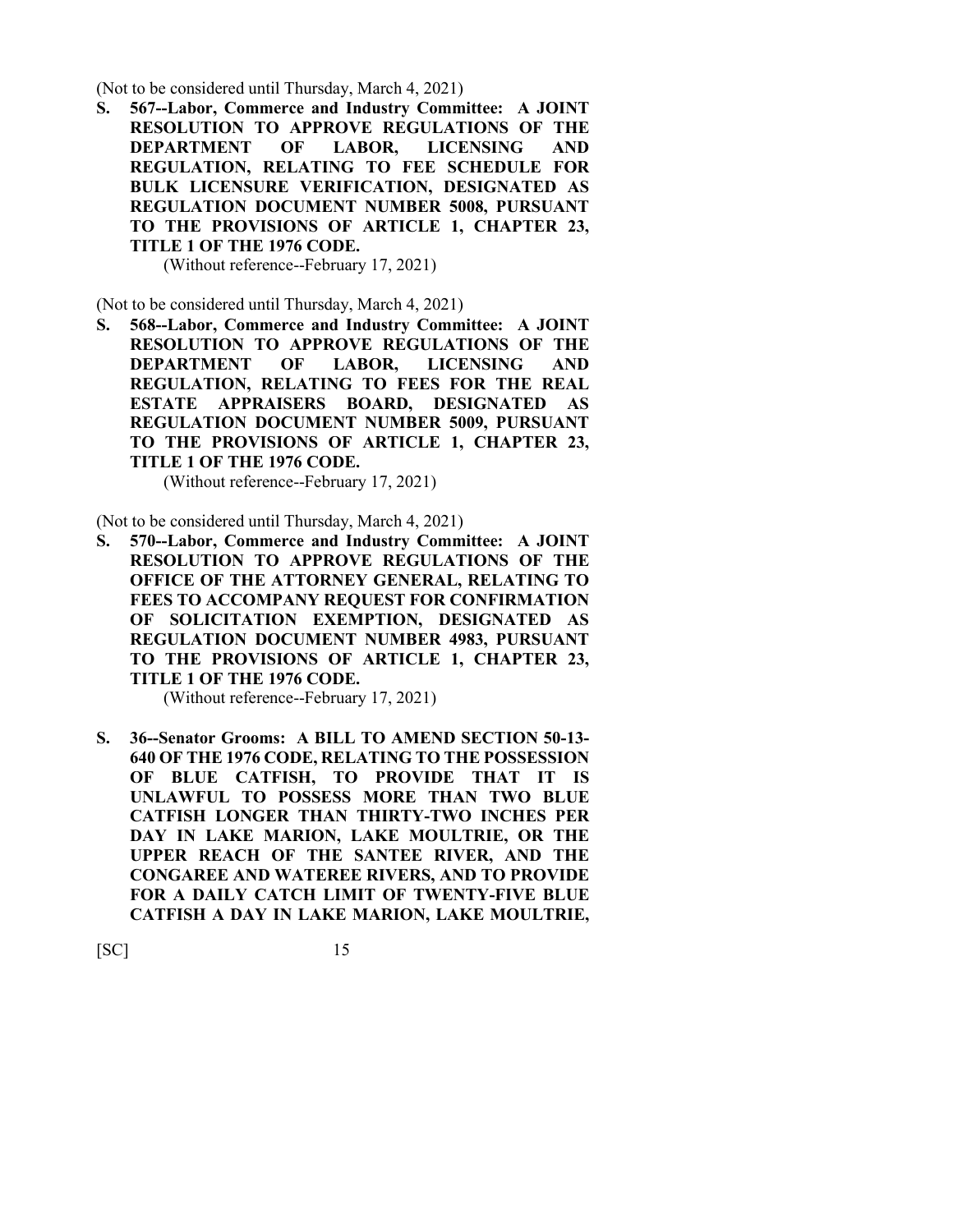**AND THE UPPER REACH OF THE SANTEE RIVER; TO AMEND SECTION 50-9-1120(3) OF THE 1976 CODE, RELATING TO THE POINT SYSTEM FOR FISHING VIOLATIONS, TO PROVIDE THAT A VIOLATION OF BLUE CATFISH CATCH LIMITS IS FOURTEEN POINTS; AND TO REQUIRE THAT THE DEPARTMENT OF NATURAL RESOURCES CONDUCT A STUDY OF THE BLUE CATFISH FISHERY IN THE SANTEE AND COOPER RIVER SYSTEMS.**

(Read the first time--January 12, 2021) (Reported by Committee on Fish, Game and Forestry-- February 18, 2021) (Favorable with amendments)

**S. 427--Senators Alexander and Hutto: A BILL TO AMEND SECTION 40-43-75 OF THE 1976 CODE, RELATING TO RENAL DIALYSIS FACILITIES, TO PROVIDE THAT A RENAL DRUG MANUFACTURER OR ITS AGENT MAY DELIVER A LEGEND DRUG OR DEVICE TO A PATIENT OF A RENAL DIALYSIS FACILITY IF CERTAIN CRITERIA ARE MET, AND TO DEFINE NECESSARY TERMS.**

(Read the first time--January 12, 2021) (Reported by Committee on Medical Affairs--February 18, 2021) (Favorable with amendments)

**S. 431--Senator Alexander: A BILL TO AMEND SECTION 44-21-80(A) OF THE 1976 CODE, RELATING TO REGIONAL TERTIARY LEVEL DEVELOPMENTAL EVALUATION CENTERS, TO UPDATE THE NAMES OF THOSE AUTHORIZED TO FULFILL THE ROLE OF REGIONAL TERTIARY LEVEL DEVELOPMENTAL EVALUATION CENTERS.**

(Read the first time--January 12, 2021) (Reported by Committee on Medical Affairs--February 18, 2021) (Favorable)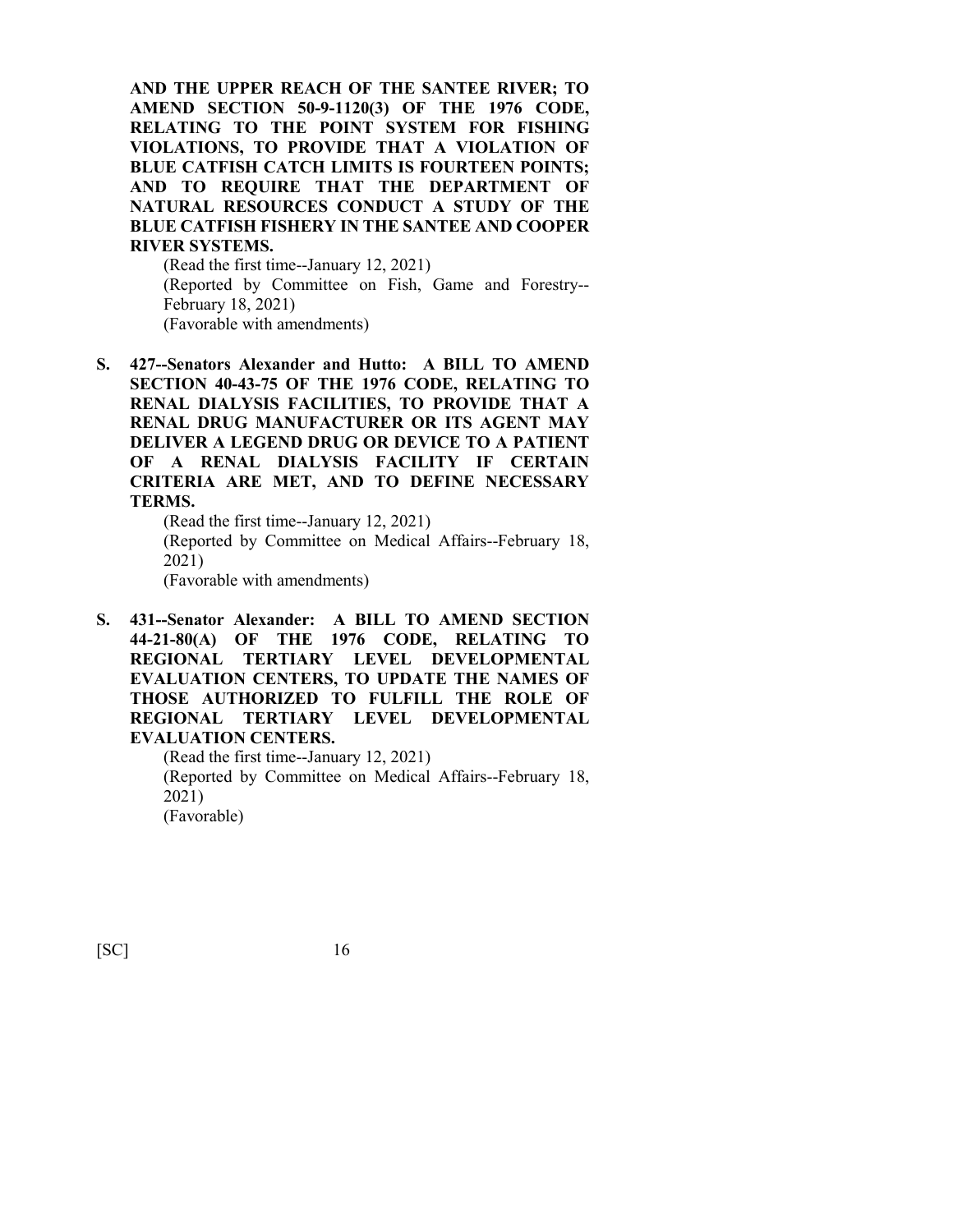**S. 457--Senators Alexander, Rice, Garrett and Cash: A BILL TO AMEND SECTION 50-21-870(B)(6) OF THE 1976 CODE, RELATING TO PERSONAL WATERCRAFT AND BOATING SAFETY, TO INCREASE DISTANCE LIMITS BETWEEN A WATERCRAFT OPERATING IN EXCESS OF IDLE SPEED UPON CERTAIN WATERS OF THIS STATE AND A MOORED OR ANCHORED VESSEL, WHARF, DOCK, BULKHEAD, PIER, OR PERSON IN THE WATER.** (Read the first time--January 13, 2021) (Reported by Committee on Fish, Game and Forestry--

February 18, 2021) (Favorable with amendments)

**S. 497--Senators Campsen, McElveen, Peeler and Gustafson: A BILL TO AMEND SECTION 50-21-90 OF THE 1976 CODE, RELATING TO THE BOATING SAFETY AND EDUCATIONAL PROGRAM, TO REQUIRE THE DEPARTMENT OF NATURAL RESOURCES TO ISSUE A BOATING SAFETY CERTIFICATE UPON THE COMPLETION OF CERTAIN REQUIREMENTS; TO AMEND ARTICLE 1, CHAPTER 21, TITLE 50 OF THE 1976 CODE, RELATING TO THE EQUIPMENT AND OPERATION OF WATERCRAFT, BY ADDING SECTION 50-21-95, TO PROVIDE THAT IT IS UNLAWFUL FOR A PERSON TO OPERATE CERTAIN WATERCRAFT ON THE WATERS OF THIS STATE WITHOUT HAVING POSSESSION OF A SOUTH CAROLINA BOATING SAFETY CERTIFICATE, WITH CERTAIN EXCEPTIONS, AND TO PROVIDE A PENALTY FOR A VIOLATION OF THIS PROVISION; TO DEFINE NECESSARY TERMS; TO DELETE SECTION 50-21-870(A)(1), RELATING TO THE DEFINITION FOR THE TERM "PERSONAL WATERCRAFT"; AND TO DELETE SECTION 50-21-870(B)(9), RELATING TO THE OPERATION OF CERTAIN WATERCRAFT BY PERSONS YOUNGER THAN SIXTEEN YEARS OF AGE.**

(Read the first time--January 28, 2021) (Reported by Committee on Fish, Game and Forestry-- February 18, 2021) (Favorable with amendments)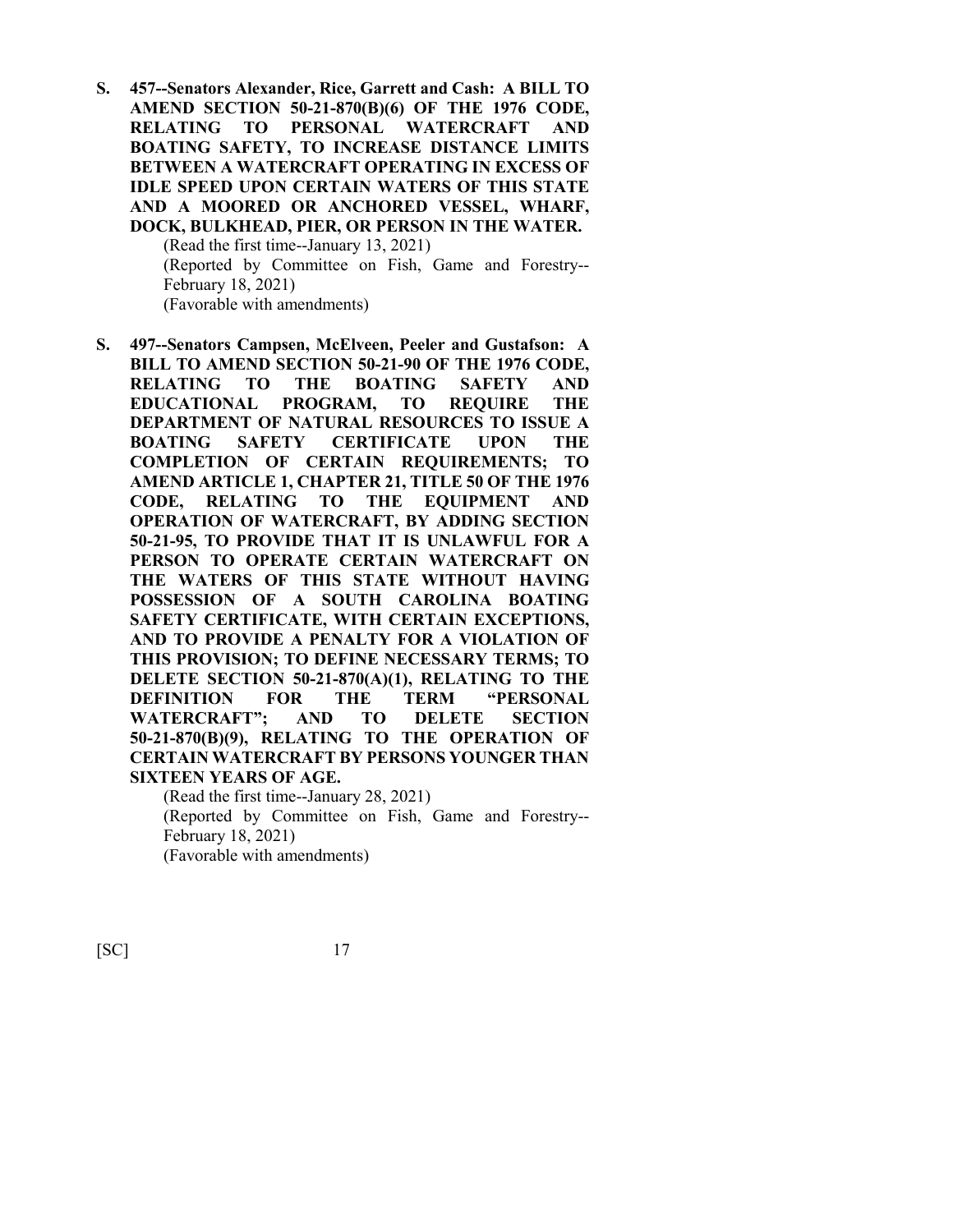**S. 525--Senators Gambrell, Verdin, Massey, Loftis and Garrett: A BILL TO AMEND SECTION 44-96-40 OF THE 1976 CODE, RELATING TO DEFINITIONS FOR THE SOUTH CAROLINA SOLID WASTE POLICY AND MANAGEMENT ACT, TO DEFINE NECESSARY TERMS RELATED TO ADVANCED RECYCLING AND ADVANCED RECYCLING FACILITIES.**

> (Read the first time--February 4, 2021) (Reported by Committee on Medical Affairs--February 18, 2021) (Favorable with amendments) (Contested by Senators Senn and McElveen)